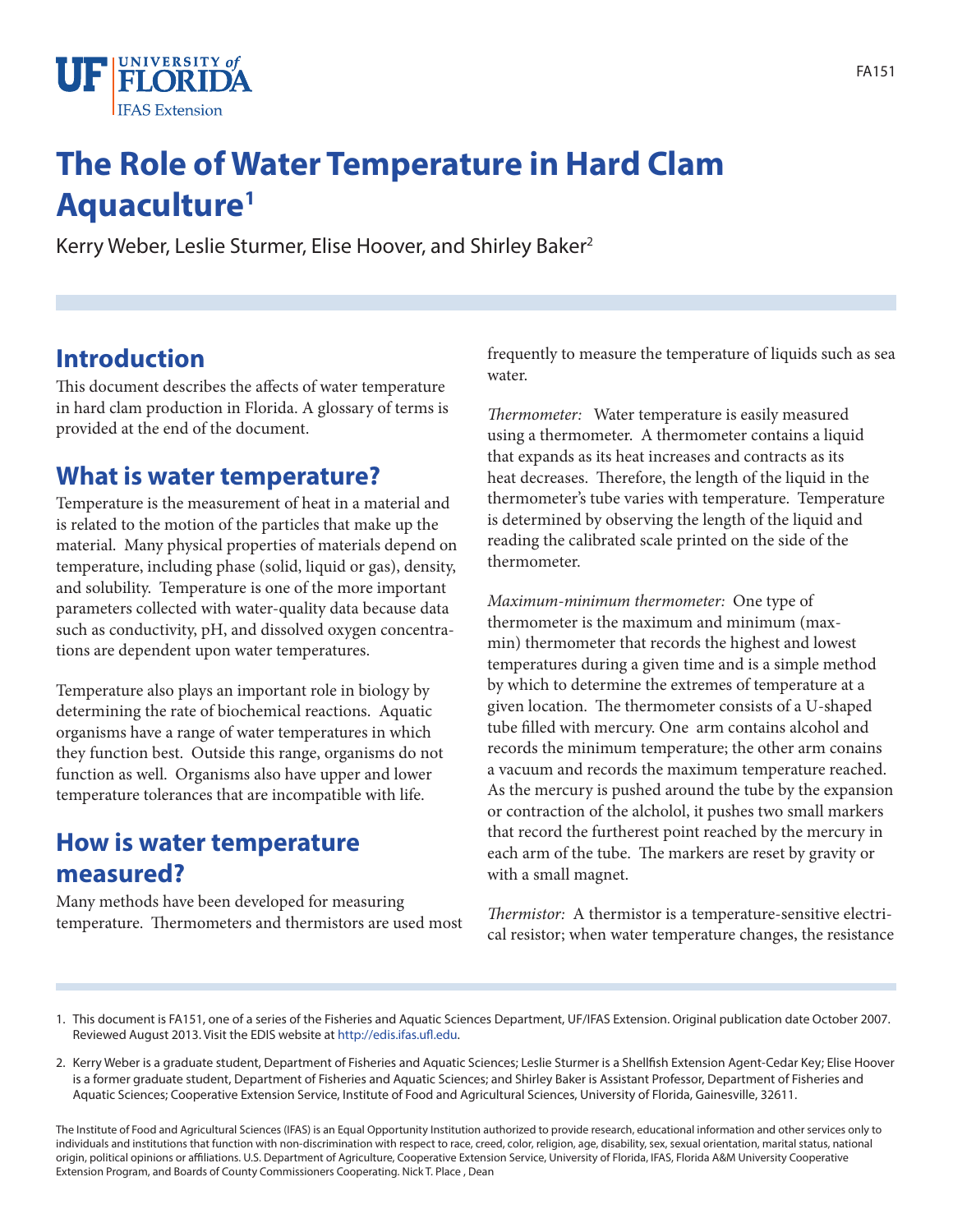of the thermistor changes in a predictable way, allowing for temperature to be measured. Monitoring probes, installed at several lease areas in Florida, contain thermistors that measure water temperature (see http://shellfish.ifas.ufl.edu/ water\_quality.html).

*Scales*: Several temperature scales are in use. The Fahrenheit (°F) and Celsius (°C) scales are most frequently encountered. Throughout most of the world, and the entire scientific world, the Celsius scale is used for measuring temperature. However, people in the United States are most familiar with and use the Fahrenheit scale. Celsius and Fahrenheit measurements can be converted using Equations 1 and 2.

**Equation 1.** Convert from Celsius (i.e., temperature measured in Celsius) to Fahrenheit

.

.

Fahrenheit Temp = [Celsius Temp x  $(9/5)$ ] + 32

Example:  $22^{\circ}C \rightarrow {}^{\circ}F = [22^{\circ}C \times (9/5)] + 32 = 71.6^{\circ}F$ 

**Equation 2.** Convert from Fahrenheit (i.e., temperature measured in Fahrenheit) to Celsius

Celsius Temp = (Fahrenheit Temp  $-32$ ) x (5/9)

Example:  $81^{\circ}$ F  $\rightarrow$   $^{\circ}$ C =  $(81^{\circ}$ F - 32) x  $(5/9) = 27.2^{\circ}$ C

### **Why is water temperature variable?**

Water temperature in coastal areas is regulated by many environmental variables including daily and seasonal meteorological cycles; water depth; amount of mixing due to wind, storms and tides; and incoming water sources (e.g., precipitation, tributaries, man-made canals). Coastal water temperature fluctuates on a daily and seasonal basis. During daylight hours, energy from the sun warms the water, while heat is lost to the cooler atmosphere at night. In areas of Florida where hard clams are cultured, temperatures may fluctuate by more than 20°F (11°C) during a 24-hour period. Consider the following example from the Gulf Jackson High Density Lease Area located in the Gulf of Mexico at Levy County. On March 30, 2003, at 8:00 a.m. the water temperature was 72.3°F (22.4°C). At 7:30 a.m. the next day, the water temperature was 49.6°F (9.8°C), having

fallen by 22.7°F (12.6°C) within a 24-hour period as a cold front moved through the area.

Seasonal water temperatures are also regulated by the amount of sunlight. Daylight hours are shorter and the sun is less intense (lower on the horizon) in the winter than in the summer, resulting in a net loss of energy to the atmosphere in the winter. Temperatures in shallow waters may fluctuate by more than 55°F (31°C) over the course of a year. For example, in 2003 at Gulf Jackson High Density Lease Area, temperatures reached a low of 39°F (4°C) in January and a high of 95°F (35°C) in July. For more examples of yearly, monthly, and daily water temperature fluctuation, see Figure 1, Figure 2, and Figure 3.

Water depth influences water temperature. In shallow bodies of water, energy from the sun is able to penetrate to the bottom and heat the entire water column; water in shallow tidal areas may reach temperatures near 100°F (38°C). Deep bodies of water may become stratified, with warmer, less dense, water floating on top of colder, denser, water near the bottom. At relatively shallow lease areas (< 6 feet at mean high water), such as the Gulf Jackson High Density Lease Area, there may be little difference in temperature between the top and bottom layers. "For example, in 2003, there was an average difference between surface and bottom temperatures of only 0.5°F (0.3°C) Shellfish Environmental Assessment Section, Florida Department of Agriculture and Consumer Services, Division of Aquaculture (personal communication). However, at deeper lease areas, such as the Sand Fly Key High Density Lease Area in Charlotte Harbor, growers report a difference of over 5°F (2.8°C) between the surface and bottom layers.

Wind, storms, and tides can have a significant impact on water temperature. Wind and storms primarily affect temperature by breaking up stratification, mixing the water, and equally distributing the heat throughout the water column. Tides also affect temperature; during high tides, cooler marine waters intrude into warmer coastal areas, the waters mix, and the temperature is lowered. The opposite happens during low tides; warm terrestrial waters (i.e., rivers and streams) flowing into estuaries have a greater influence than they do during high tide, causing the water temperature to increase. It should also be noted that tidally-induced temperature fluctuations may be greater during spring tides (new and full moons) than during neap tides (first and fourth quarter moons). In areas of Florida where hard clams are cultured, water temperature may vary by 5°F (2.8°C), or more, over a single tidal cycle. For example, at the Gulf Jackson High Density Lease Area in 2003, the temperature recorded at high tide (12:11 p.m., +3.5 feet)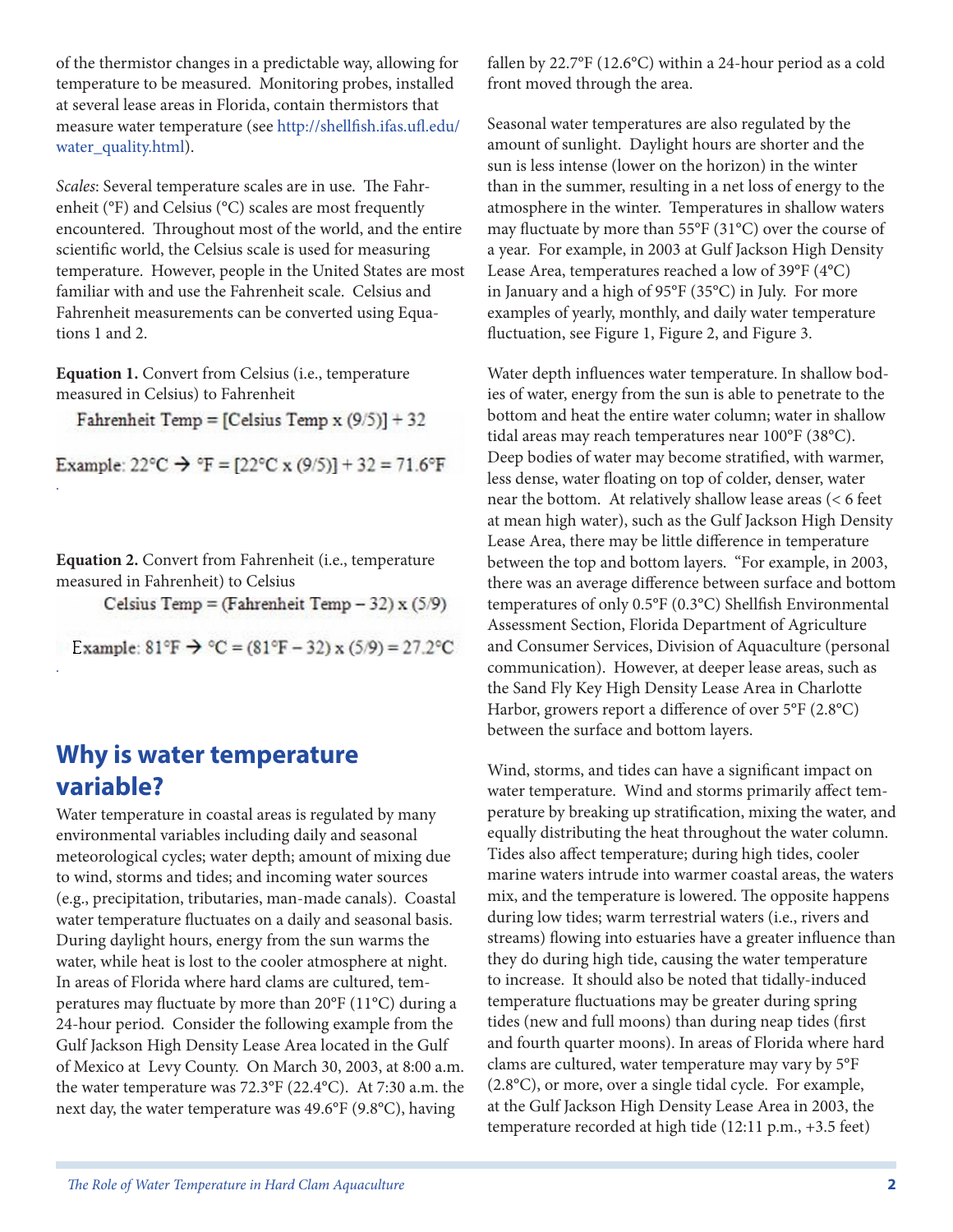was 85.3°F (29.6°C), while the temperature recorded at low tide (7:44 p.m., +0.1 feet) was 90.1°F (32.3°C) (Figure 3).

The freezing point of seawater varies with salinity; seawater at 35 ppt freezes at 28.6°F (-1.9°C), while brackish water freezes at higher temperatures and freshwater freezes at 32.0°F (0.0°C). The estuarine waters of Florida rarely, if ever, freeze. However, clams may be exposed to freezing air temperatures if there is an extremely low or blowout tide during which the clams are not covered by water.



Figure 1. Water temperature fluctuation at the Gulf Jackson lease area, Levy County, Florida, in 2003.

Credits: University of Florida, 2003





Credits: University of Florida, 2003.

July 26, 2003 Water Temperature



Figure 3. Water temperature fluctuation at the Gulf Jackson lease area, Levy County, Florida, on July 26, 2003. Note high tides were predicted at 1:37 a.m. (+3.0 feet) and 12:11 p.m. (+3.5 feet); whereas low tides were predicted at 6:10 a.m. (+2.1 feet) and 7:44 p.m. (+0.1 feet).

### **How does water temperature affect the physiology of hard clams?**

Temperature plays an important role in biology by determining the rate of biochemical reactions; as temperature increases, biochemical reactions become faster. Metabolism is the biochemical breakdown of food to energy and is temperature dependent.

Like all other invertebrates, clams are cold-blooded organisms (poikilothermic); their body temperature fluctuates with that of the environment and their metabolism is directly influenced by water temperature. Increasing water temperature increases metabolic rate, while decreasing temperatures will decrease metabolic rate, affecting both growth and reproduction of clams. At the upper and lower extremes of temperature tolerance, these biochemical processes will cease, resulting in diminished growth, poor health, or death.

The limits of temperature tolerance are changeable. Frequently, the range of temperature tolerance is different in summer and in winter for the same species. An organism that is acclimated to winter temperatures may tolerate and be active at a temperature so low that it would kill an organism acclimated to summer temperatures. A winteracclimated organism is less tolerant of high temperatures than a summer-acclimated organism.

Temperature also affects water quality. For example, the solubility of gases decreases with increasing temperature. Therefore, the amount of oxygen dissolved in water decreases by about half as the temperature is raised from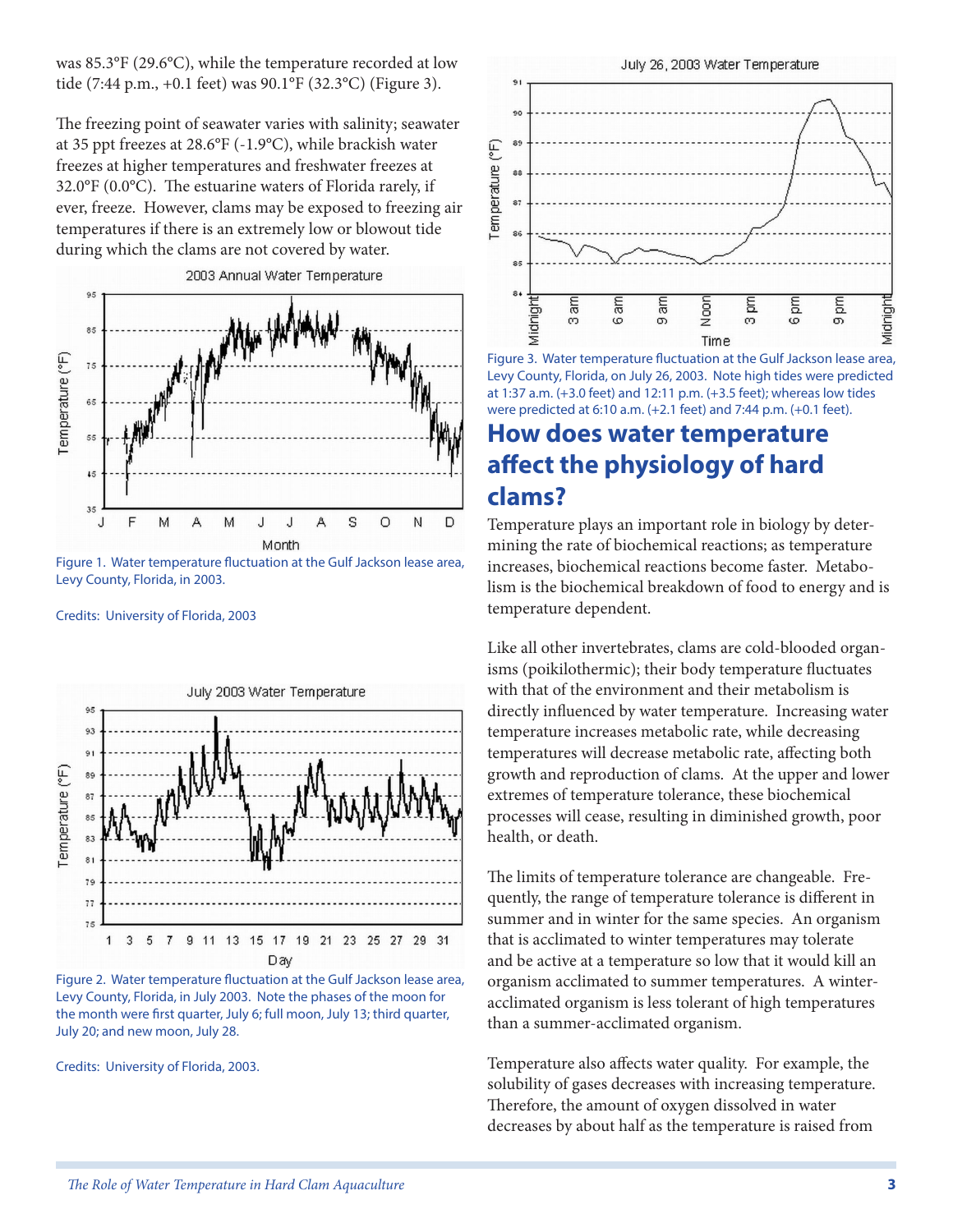32°F (0°C) to 78°F (30°C). Since oxygen is a requirement for aerobic metabolism, at high temperatures it becomes a challenge for clams to obtain sufficient quantities

# **What are signs of temperature stress?**

Clams subject to temperature stress may exhibit valve, or shell, closure. Although clams can keep their valves closed for several days, they must obtain their energy through anaerobic metabolism. Clams may also exhibit shell gaping, especially following longer-term exposure to high temperatures. Signs of adverse environmental conditions in juvenile or adult hard clams may go unnoticed because they are infaunal, living buried in the sediment. However, stressed clams may rise to the surface of the sediment or fail to bury, which may be indications of temperature stress or other adverse environmental conditions, such as suboptimal salinities.

### **How does water temperature affect hard clam production?**

Hard clams inhabit coastal waters over a very wide geographic range, from Canada to Florida. This natural distribution is evidence of the adaptability of this species to a broad range of water temperatures, both as larvae and adults. Florida represents the southernmost limit of the hard clam, where subtropical temperatures allow for a long growing season. However, water temperatures in Florida may also exceed the optimum temperature range for hard clams during the summer months. A temperature range from 60 to 80°F (16-27°C) is considered optimal for hard clams. Over this range, pumping rates, feeding rates, growth, and other activities are at their maximum. Above and below this range, the clams will begin to show signs of stress. Growth ceases below 48°F (8°C) and above 88°F (31°C). Clams remain closed at temperatures below 37°F (3°C), and pumping rates decline sharply above 80°F (27°C), declining to zero at 90°F (32°C). It is difficult to determine an exact temperature that is lethal because duration of exposure is very important. A high temperature, that can be tolerated for several hours, may be lethal if continued for several days. As discussed below, other environmental conditions are important as well.

Our laboratory studies indicate at a salinity of 25 ppt, growout-size clam seed (10-15 mm shell length) and pasta-size clams (25-30 mm shell length) tolerate 90°F (32°C) for longer than 15 days, experiencing mortalities of only 1% and 4%, respectively. However, high temperature apparently increases the effects of salinity stress. At 10 ppt, pasta-size clams begin dying after four days of exposure to 90°F (32°C), with a total of 12% mortality by day 15, while growout-size clam seed begin dying by day 6 with a final mortality of 4.5%. At 40 ppt, both pasta-size clams and growout-size clam seed begin dying within the first day of exposure, with a total of 98% and 96% mortality by day 12 of exposure. These data are derived from laboratory experiments and should be viewed only as rough approximations of what may occur under more complex field conditions.

Other environmental conditions affect the ability of clams to survive adverse temperature conditions, including salinity and dissolved oxygen. For example, low salinity  $(\leq 10$  ppt), high salinity ( $\geq 40$  ppt), and low dissolved oxygen concentrations will intensify the effects of stressful temperatures. Furthermore, physiological conditions (e.g., energy stores and spawning stage), age, size, and acclimation history also determine the tolerance of a clam to temperature. The rate of temperature change is also important; clams will be more likely to show signs of stress if the temperature changes rapidly (i.e., hours to days), than if the temperature changes relatively slowly (i.e., days to weeks), allowing acclimation to occur.

### **How can I manage my crop in response to water temperature? Consider temperature regime in selecting a lease site**

In the northeastern United States, the major temperaturerelated concerns for clam growers are cold water temperatures and ice. However, in Florida, we have few days in which the water temperature falls below 48°F (8°C), the temperature below which clam growth ceases. For example, in 2003 at the Gulf Jackson High Density Lease Area, only seven days had temperatures below 48°F (8°C). High temperatures, rather than low temperatures, are of greater concern in Florida. Again, taking Gulf Jackson High Density Lease Area in 2003 as an example, there were 30 days on which temperatures exceeded 88°F (31°C), the temperature above which clam growth ceases.

When considering a nursery or growout location, salinity regime should be the primary environmental factor in site selection. However, water temperature also plays an important role in the growth and survival of hard clams. Therefore, it is important to take temperature into account when selecting nursery and growout sites. In addition, two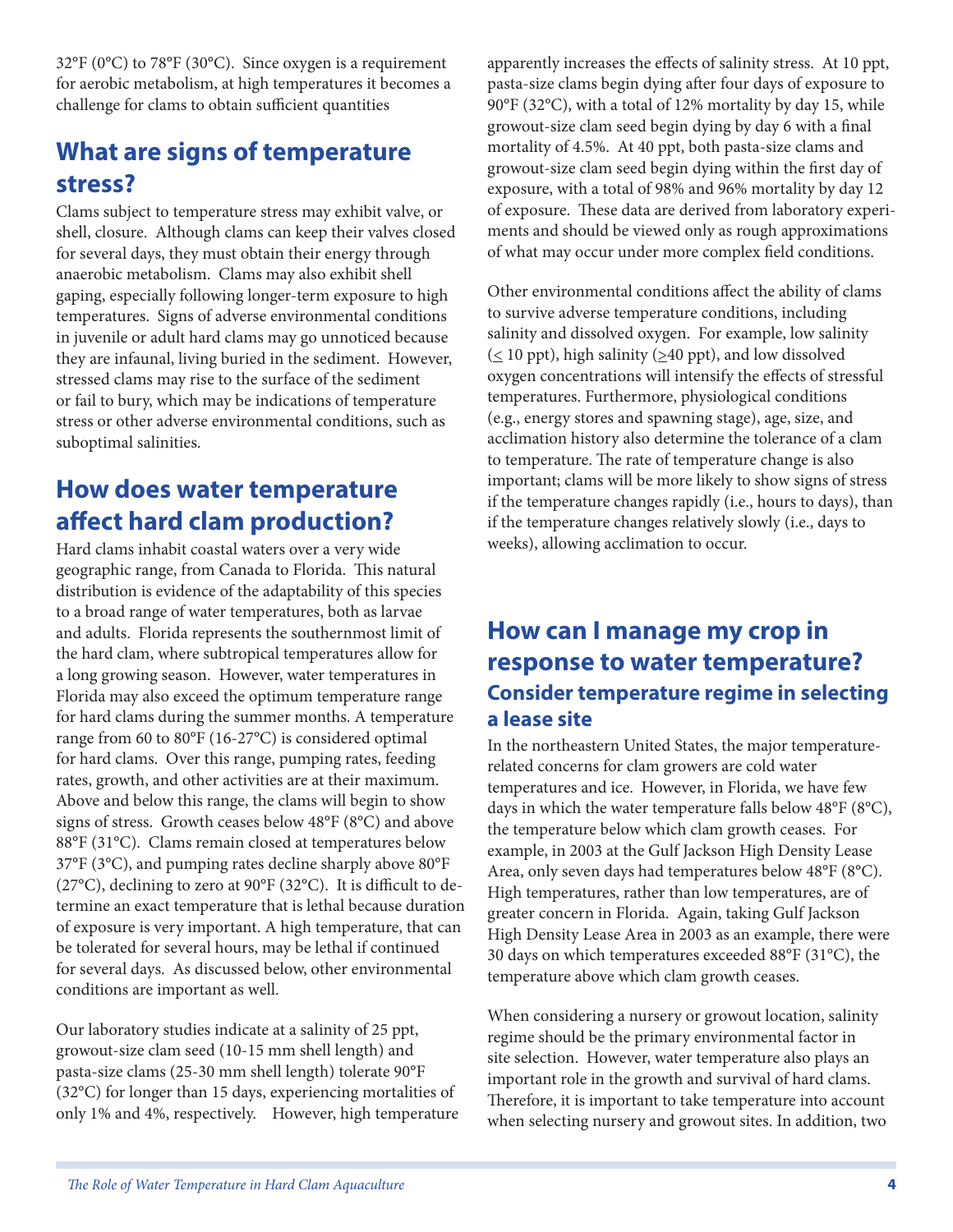Hard clam production has three culture stages - production of small seed in a hatchery, growth of larger seed in a land-based nursery and/or field nursery, and growout to marketable size on an open water lease.

**Hatchery** - Clam culture begins in the hatchery with the production of seed. In the hatchery, adult clams are induced to spawn by altering the temperature of the water. Fertilized eggs and resulting free-swimming larval stages are reared under controlled conditions in large, cylindrical tanks filled with filtered, sterilized seawater. Larvae are fed cultured phytoplankton (microscopic marine algae) during a 10 to 14-day larval culture phase. After approximately 2 weeks, the larvae begin to settle out of the water column and metamorphose into juvenile clams. Even though a true shell is formed at this time, post-set seed are still microscopic and vulnerable to fluctuating environmental conditions. Thus, they are maintained in downwellers at the hatchery for another 30 to 60 days until they reach about 1 mm in size.

**Nursery** - The land-based nursery protects small seed until they are ready to be planted out onto the lease for growout. Nursery systems built on land usually consist of weller systems or raceways. Water, pumped from an adjacent saltwater source, provides naturally occurring phytoplankton and oxygen to the clam seed. Depending on water temperatures, 1-2 mm seed, obtained from the hatchery, require from 8 to 12 weeks to reach 5-6 mm in shell length, the minimum size planted in the field.

**Growout** - Clams are primarily grown on estuarine or coastal submerged lands leased from the State of Florida. Since clams are bottomdwelling animals, growout systems are designed to place the clam seed on the bottom and provide protection from predators. Most clam growers in the state use a soft bag of polyester mesh material. The bag is staked to the bottom and naturally occurring sediments serve as the bottom substrate. Bag culture usually involves a 2-step process. The first step entails field nursing seed with shell lengths of 5-6 mm (1/4 inch) in a small-mesh bag. After about 3-6 months, the seed reach a growout size of 12-15 mm shell length (1/2 inch) and they are transferred to a bag of larger mesh size. A crop of littleneck clams (25 mm or 1-inch shell width) can be grown in 12-18 months.

physical factors, depth and water flow, can either contribute to or offset temperature problems and should be considered in site selection. For example, shallow water (3 feet or less) will rapidly warm in the sun, and may reach temperatures near 100°F (38°C) in the summer. Such shallow water depths may occur periodically at some sites during spring tides or other extremely low (blowout) tides. Growers might consider sites located in deeper water to avoid such extreme temperatures. On the other hand, deep sites may periodically experience stratification. Water, below the thermocline, may have too little oxygen or phytoplankton to support optimal clam growth.

Water currents should also be considered when selecting a site. High temperatures will be of greater concern in areas protected from currents by a landmass (for example, in the lee of an island), or that are stagnant; these areas are more likely to reach high temperatures on hot summer days. Water currents and tidal exchange allow for mixing and flushing of shallow warm water with cooler water and also helps aerate the water, preventing hypoxia.

### **Understand the temperature regime at your site**

To manage a clam crop proactively, it is important to understand the temperature regime at a given nursery or growout lease site. To better understand and respond to daily, seasonal, and annual variations in water temperature, growers should take frequent temperature measurements,

as well as record their activities and subsequent crop performance.

A maximum and minimum (max-min) thermometer, which records the highest and lowest water temperatures reached during a given time period, is inexpensive and easy to use. A max-min thermometer should be placed near the bottom on the site where the clams are planted, not near the surface. Stratification of the water column can occur, resulting in warmer water on the top and cooler water on the bottom.

Taking temperature measurements over diurnal (daily) and tidal cycles will allow the grower to better understand the temperature fluctuations at a site. For example, temperature measurements taken in the summer months will help the grower determine how hot the water gets during a low tide that coincides with the heat of the day. Temperature measurements taken over a 24-hour period in the summer will allow the grower to determine when the coolest water temperatures occur and plan daily activities, such as harvest, accordingly.

Historical temperature records may also prove useful. Monthly water quality data can be obtained for shellfish harvesting areas in Florida by contacting a Shellfish Environmental Assessment Section (SEAS) field office of the Florida Department of Agriculture and Consumer Services, Division of Aquaculture (see http://www.floridaaquaculture.com/seas/seas\_mngmt.htm ). Archived water quality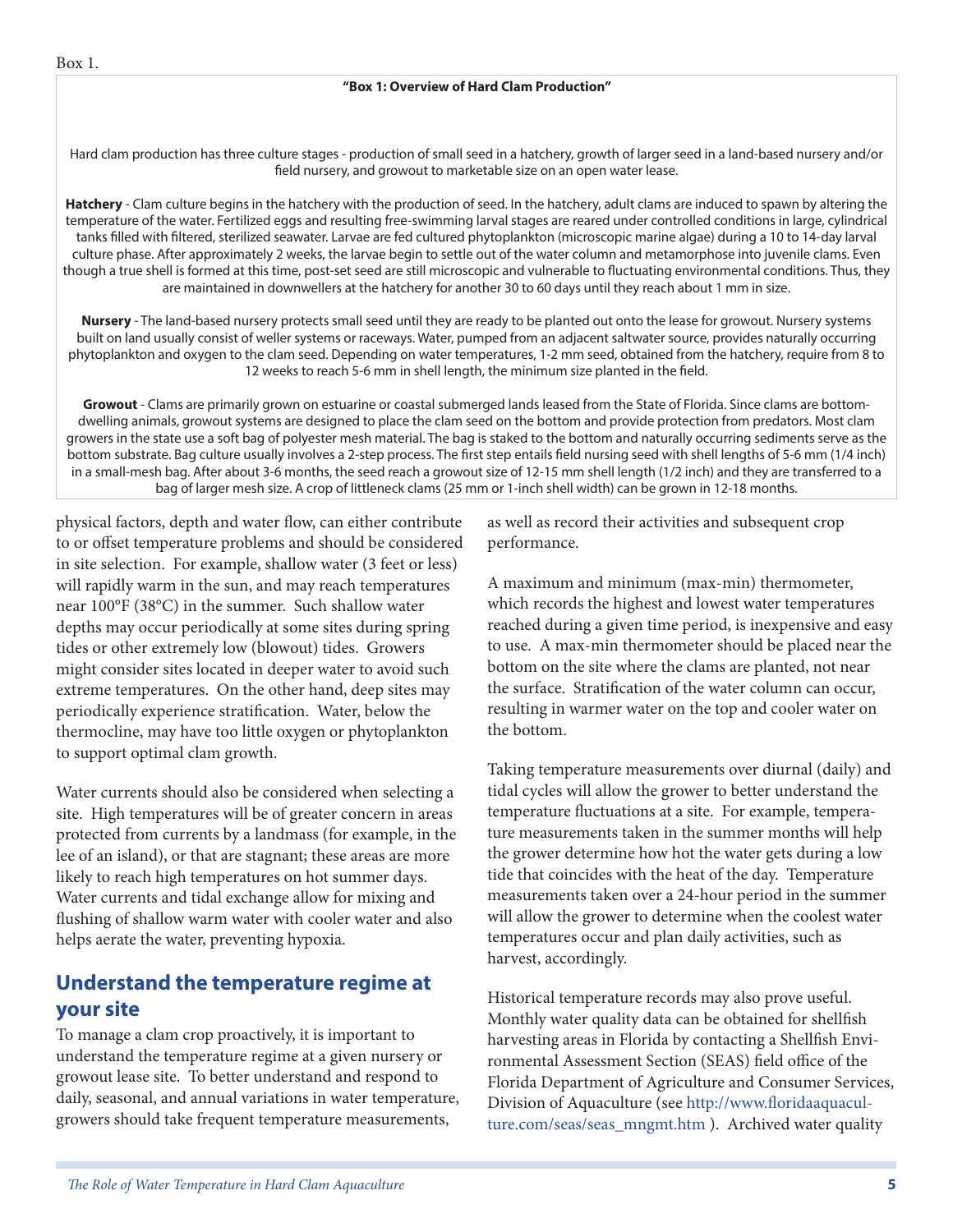data collected during 2002-5 at selected aquaculture lease areas in 6 coastal counties can be found at http://shellfish. ifas.ufl.edu/about\_archives.html

#### **Nurse clam seed at compatible water temperatures**

Winter water temperatures in the Cedar Key area and panhandle of Florida become cold enough to reduce or stop the growth of seed clams. Therefore, land-based nurseries in these areas typically do not operate during the winter. However, land-based nurseries in southwest and east central Florida experience warmer winter water temperatures and nurse seed clams during the winter.

High summer temperatures are of primary concern, especially on the southwest coast and central east coast of Florida, where land-based nurseries typically close for the summer. In the Cedar Key area and panhandle of Florida, land-based nurseries can continue to nurse seed clams throughout the summer if maintenance is conducted daily. To prevent bacterial contamination, tanks or raceways should be rinsed daily with freshwater to control marine bacteria and prevent accumulation of sediment.

#### **Conduct farm activities with water temperature in mind**

In the subtropical climate of Florida, seed clams can be purchased, planted, and transferred throughout the year. However, both water and air temperatures should be considered when scheduling these activities. In the winter, seed can be stressed or killed by exposure to cold air. Therefore, it is suggested that growers do not buy, plant, or transfer seed clams immediately before or during a winter cold front. Rather, growers should pay attention to local weather forecasts and schedule these activities after a cold front has passed, during warming trends. When transporting seed clams, contact with cold air can be minimized by covering the bags of clams with an insulating layer, such as empty growout bags or an old blanket.

Seed clams can be successfully purchased, planted, and transferred throughout the summer if extreme caution is taken in their handling. To minimize exposure to high air temperatures during transfer of growout-size seed to larger mesh bags, this activity could be conducted on a boat at the lease site, preferably under shade. If growout-size seed clams are transported to an upland facility to be sieved, transferred, and rebagged, these activities should be conducted in a shaded area and the growout bags should be transported back to the lease site immediately.

Alternatively, the growout bags could be held overnight in an air conditioned location but care should be taken to prevent the clams from drying out or getting too cold. If a grower leases multiple sites or has a site that varies in depth, deeper areas that may not get as hot as shallower areas could be reserved for summer use.

When harvesting clams during the summer, growers must be aware of the effects of elevated temperature on product quality. When water and air temperatures are high, survival in refrigerated storage (shelf-life) decreases, and the maximum allowable hours from harvest to refrigeration (time-temperature matrix) is reduced in accordance with shellfish harvesting standards (Comprehensive Shellfish Control Code, Chapter 5L-1, Florida Administrative Code), to ensure product safety.

Both growers and shellfish wholesalers can minimize the effects of elevated temperature on product quality. First, growers can reduce stocking density of clams that are to be harvested in the summer. Reduced stocking density will decrease temperature stress by increasing the availability of food and oxygen to individual clams. Second, if growers examine the diurnal temperature cycle at their site, they will most likely note that both water and air temperatures are coolest in the early morning. It is therefore preferable to harvest in the early morning hours when temperatures are lower. Finally, growers must shade a product from the point of harvest until delivery to the wholesaler to keep the clams as cool as possible. Wholesalers are allowed to dry temper a product, a process by which clams are acclimated by a step-down process to the final storage temperature of 45°F (7°C) (see http://shellfish.ifas.ufl.edu/temp\_acclimation.htm ). Dry tempering increases shelf-life during the summer months and minimizes microbial growth.

### **Summary**

Water temperature in clam leases is an environmental factor that affects clam survival and growth. Since clam growers cannot control temperature on their leases, it should be a consideration for selecting sites and developing appropriate management strategies. The essential first step is temperature monitoring; with this information the clam grower can evaluate lease quality, determine optimal seed clam nursing periods, and plan daily farm activities. To minimize the potential economic impact to the industry, it is prudent to be aware of environmental conditions and to note any instances of mortality. Assistance from UF/IFAS extension shellfish and aquatic animal health specialists is available.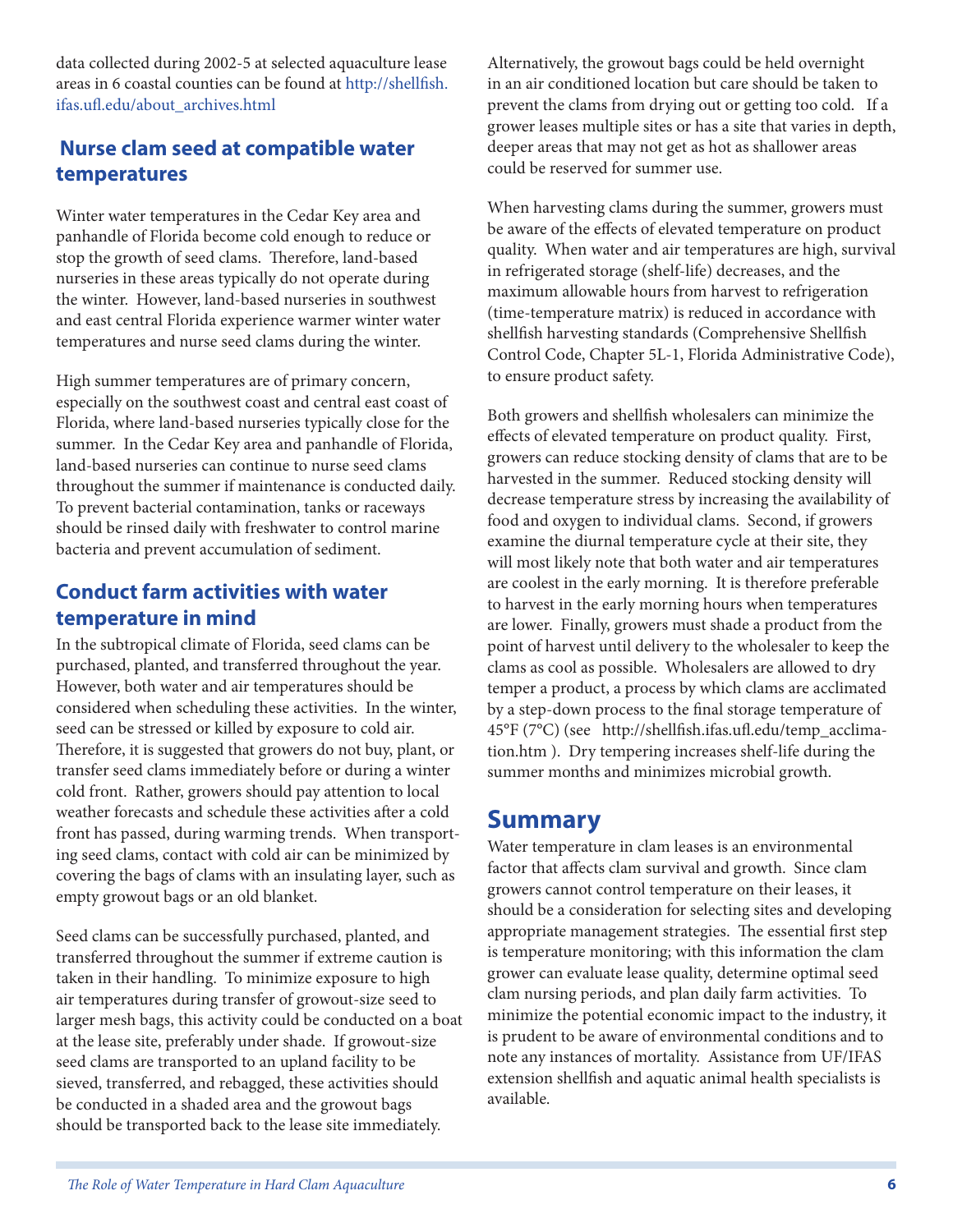#### Leslie Sturmer

Shellfish Extension Agent Florida Cooperative Extension Service Institute of Food and Agricultural Sciences University of Florida Cedar Key, FL 32625 Phone: (352) 543-5057 E-mail: LNST@ufl.edu

Denise Petty, DVM

Aquaculture Extension Veterinarian Department of Fisheries and Aquatic Sciences Institute of Food and Agricultural Sciences University of Florida 7922 NW 71st St Gainesville, FL 32653 Phone: (352) 392-9617 x229 E-mail: pettyd@ufl.edu

#### Shirley Baker

Department of Fisheries and Aquatic Sciences Institute of Food and Agricultural Sciences University of Florida 7922 NW 71st St Gainesville, FL 32653 Phone: (352) 392-9617 x264 E-mail: sbaker25@ufl.edu

### **Glossary of terms used**

**Acclimation** – The process of physiological adjustment to changes in conditions

**Aeration** – The process by which air is mixed with or dissolved into water

**Aerobic metabolism** – Cellular reactions requiring oxygen to produce energy from food molecules

**Anaerobic metabolism** – Cellular reactions producing energy from food molecules in the absence of oxygen. Anaerobic metabolism produces far less energy per food molecule than does aerobic metabolism

**Biochemical reactions** – Chemical reactions converting a substrate to an end product, aided by an enzyme, and forming the basis of metabolism

**Blowout tide** – An unusually low tide as a result of a low tide combined with a weather front, usually a cold front

**Conductivity** – The ability of a solution to carry an electrical current; often used to determine salinity

**Diurnal** – A daily cycle recurring every 24 hours; refers to the variation in temperature that occurs from the highs of the day to the lows of the night

**Downweller** – An open-ended cylinder in which clam seed are suspended on a screen and water flows down over the clams

**Enzyme** – A protein that catalyzes, or accelerates, biochemical reactions

**Growout-size clam seed** – Refers to clams greater than 10 mm in shell length that are grown on open-water leases in large mesh bags

**Hypoxia** – Reduced or inadequate concentration of dissolved oxygen in water

**Infaunal** – Aquatic organisms that live in the substrate, usually a soft sediment

**Larva** – Immature state of an organism that differs markedly in structure from the adult

**Metabolism** – The complete set of biochemical reactions that takes place in cells, allowing organisms to grow, reproduce, and respond to their environment

**Metabolic rate** – The rate at which food is converted to energy; the amount of energy expended in a given period; or the rate at which oxygen is used in aerobic metabolism

**Metamorphosis** – The marked and rapid transformation of a larva into an adult form

**Neap tide** – Tides that occur around the time of the first quarter and fourth quarter of the moon. At these points in the lunar cycle, the tide's range is minimum; high waters are lower than average, low waters are higher than average, slack water is present longer than average, and tidal currents are weaker than average

**Phytoplankton** – Freely-floating microscopic aquatic plants (algae)

**Poikilotherm** – An organism whose body temperature varies with the temperature of the surrounding environment